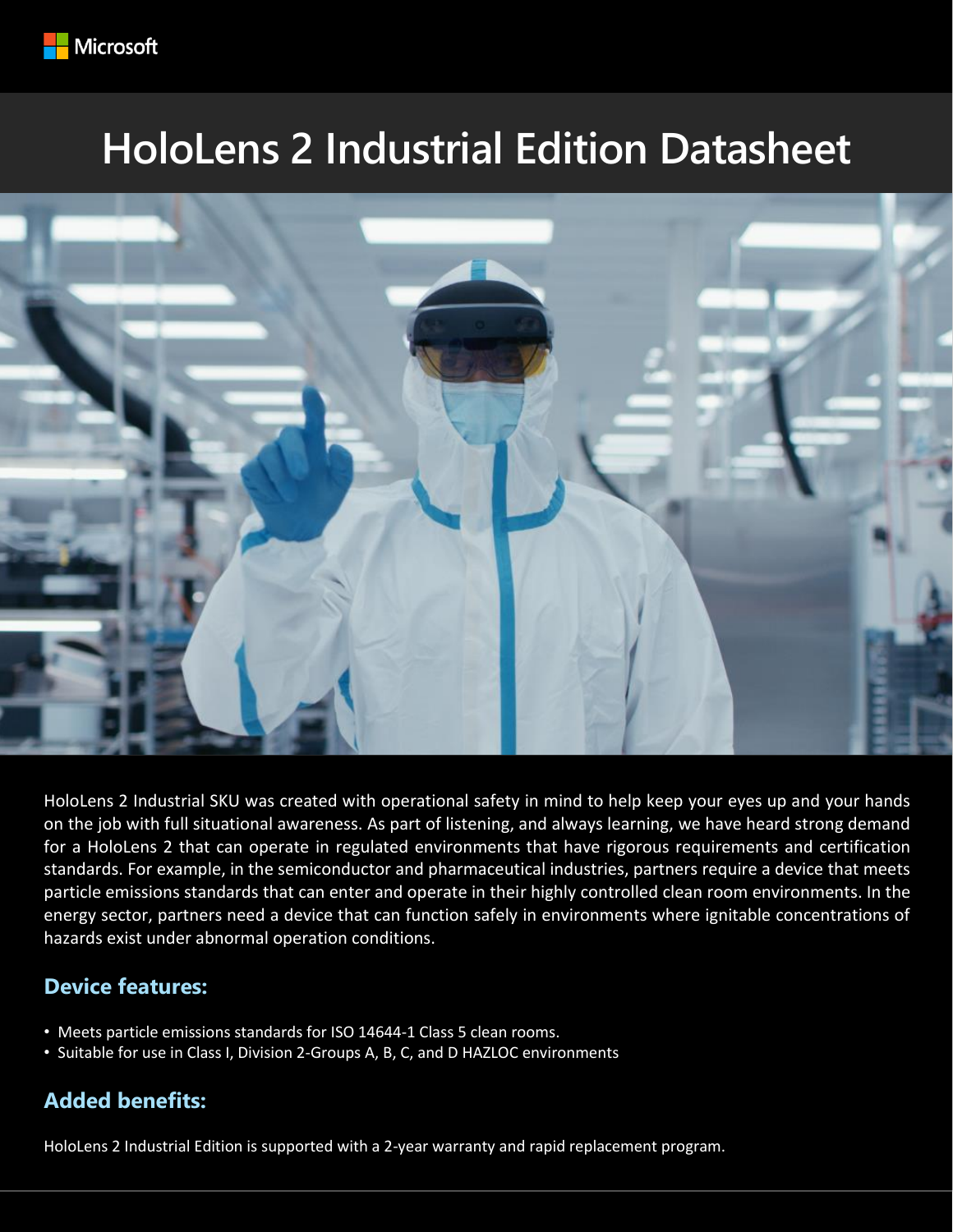

| <b>Software</b>            | Windows Holographic Operating System                                                                                                                                                                                                                     | <b>Wireless</b>                                   | Wi-Fi 802.11ac 2x2<br>Bluetooth 5.0                                                                                                                                                                                                                                                              |  |
|----------------------------|----------------------------------------------------------------------------------------------------------------------------------------------------------------------------------------------------------------------------------------------------------|---------------------------------------------------|--------------------------------------------------------------------------------------------------------------------------------------------------------------------------------------------------------------------------------------------------------------------------------------------------|--|
| <b>Weight &amp; Fit</b>    | 566 grams                                                                                                                                                                                                                                                | <b>Audio</b>                                      | Microphone array: 5 channels<br>Speakers: Built in spatial sound                                                                                                                                                                                                                                 |  |
| <b>Display</b>             | <b>Optics:</b> See-through holographic lenses<br>(waveguides).<br>Holographic resolution: 2k 3:2 light<br>engines<br>Holographic density: >2.5k radiants<br>light points per radian)<br>Eye-based rendering: Display<br>optimization for 3D eye position | <b>Physical</b><br><b>Buttons</b><br><b>Ports</b> | Power button<br>Volume up/down<br>Brightness up/down<br>USB Type-C                                                                                                                                                                                                                               |  |
| <b>Sensors</b>             | Head tracking: 4 visible light camera<br>Eye tracking: 2 Infrared (IR) cameras<br>Depth: 1-MP Time-of-Flight depth<br>sensor<br>Inertial measurement unit (IMU):<br>Accelerometer, gyroscope,<br>magnetometer<br>Camera: 8-MP stills, 1080p30 video      | Power                                             | Battery Life - 2-3 hours of active use<br>Up to 2 weeks on standby mode<br>Fully functional when charging.<br>Passively cooled (no fans).<br>Power draw - to maintain/advance Internal<br>Battery Charge Percentage while the device<br>is on, it must be connected minimum to a<br>15W charger. |  |
| Compute &<br><b>Memory</b> | System on chip: Qualcomm<br>Snapdragon 850 Compute Platform -<br>Second-generation custom-built<br>holographic processing unit.<br>Memory: 4-GB LPDDR4x system DRAM                                                                                      | <b>Storage</b>                                    | 64-GB UFS 2.1                                                                                                                                                                                                                                                                                    |  |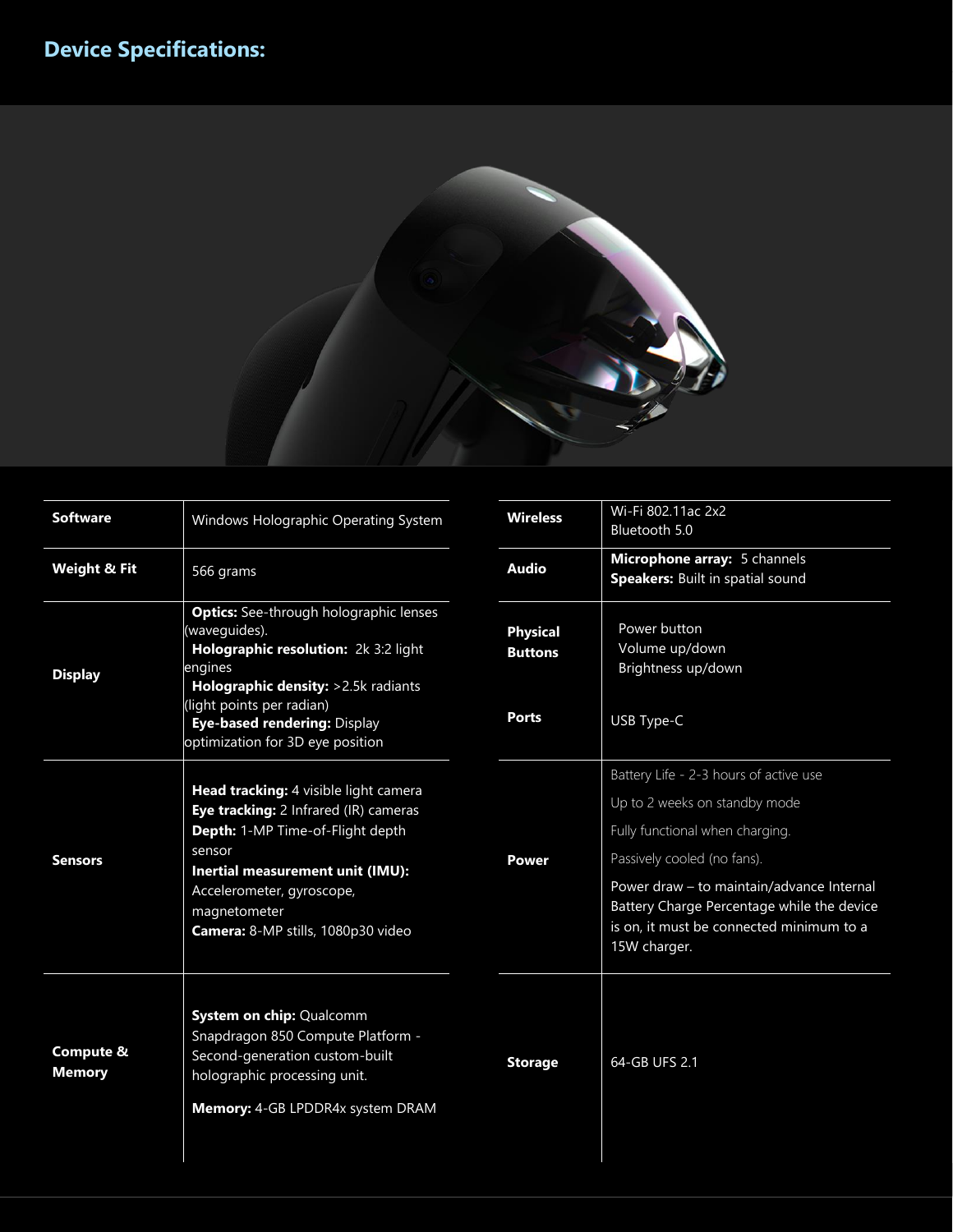## **Device capabilities:**

#### **Environment Understanding**

| Hand tracking | Two-handed fully articulated model, direct manipulation                            |
|---------------|------------------------------------------------------------------------------------|
| Eye tracking  | Real-time tracking                                                                 |
| Voice         | Command and control on-device; Cortana natural language with internet connectivity |

### **Human Understanding**

| Six Degrees of<br>Freedom (6DoF)<br>tracking | World-scale positional tracking                                                   |
|----------------------------------------------|-----------------------------------------------------------------------------------|
| Spatial mapping                              | Real-time environment mesh                                                        |
|                                              | Mixed reality capture   Mixed hologram and physical environment photos and videos |



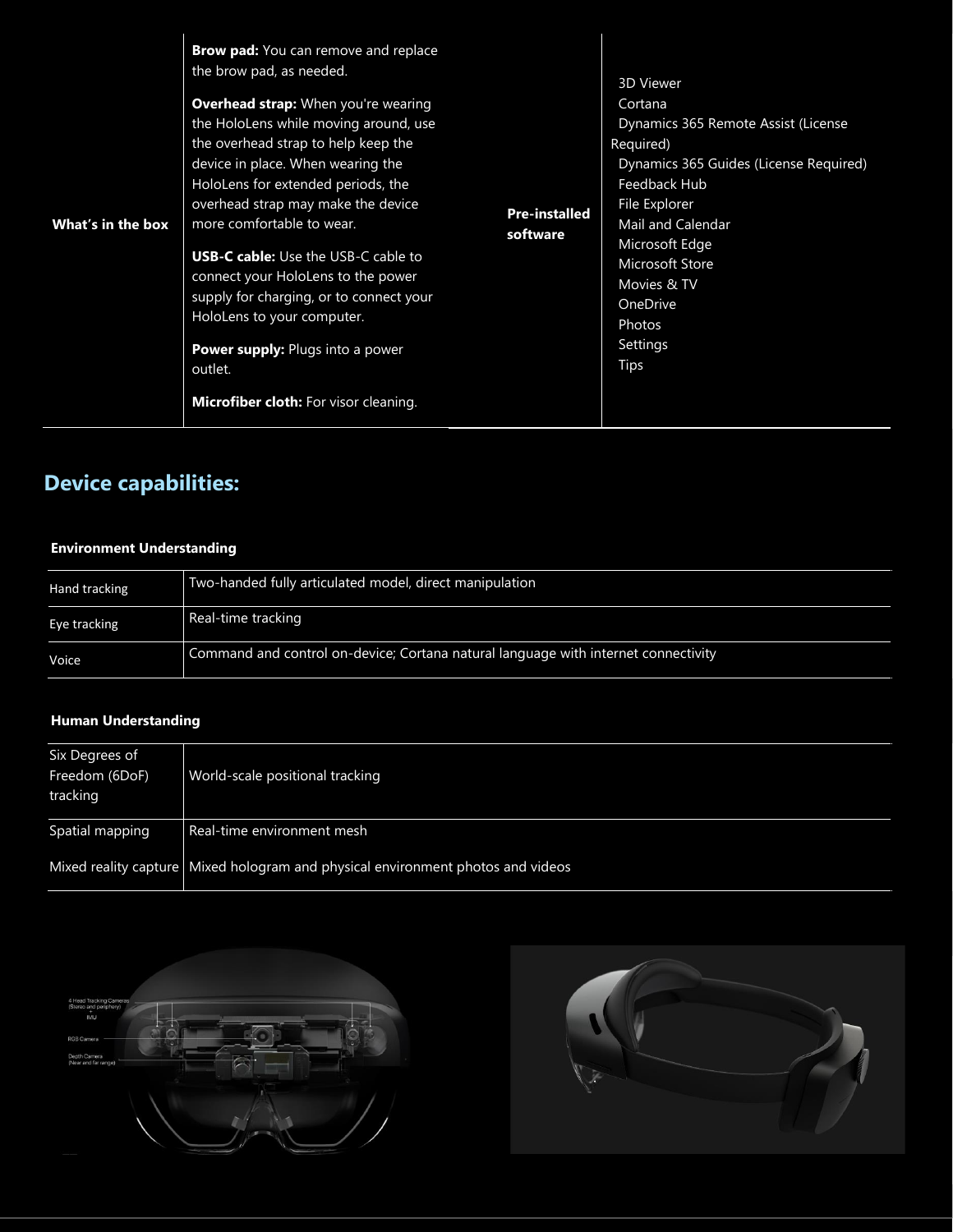## **Transforming Manufacturing**

Over the years, we have engaged countless enterprises to identify the primary mixed reality use cases will benefit the manufacturing industry. From improved onboarding and upskilling of employees to increased operational efficiency to reduced errors and waste, mixed reality is transforming manufacturing.

We've identified 3 use-cases that are transforming enterprises:



**Enhancing collaboration and unlock innovation**

Connect workers with experts anywhere in the world to reduce downtime and maintenance costs and quickly resolve issues.



**Increase worker productivity**

Increase worker productivity with mixed reality visual guidance, including checklists and step-by-step instructions.



**Improve first-line onboarding and upskilling**

Onboard new employees faster, upskill existing workers, and increase knowledge retention.

## **Expanding portfolio of Mixed Reality**

#### **Dynamics 365 business applications**

**Remote Assist** is a Dynamics 365 mixed reality application that empowers users to collaborate more efficiently by working together from different locations. Remote Assist works on HoloLens, Android, or iOS devices.

**Guides** is another Dynamics 365 mixed reality application that enhances learning and standardizes processes with step-by-step instructions that shows employees how to use tools and parts in real work situations.





#### **Azure cloud services**



• **Remote Rendering** streams your highest quality 3D content and interactive experiences to mixed reality devices (such as HoloLens 2) in real-time using the computing power of Azure to render the most complex models in the cloud.

**Spatial Anchors** enables custoemrs to more easily build rich immersive 3D applications and experiences that map, persist, and restore 3D content or points of interest at real-world scale.

**Object Anchors** allows mixed users to automatically align and anchor 3D content to object in the physical world saving significant touch labor, reducing alingment errors, and improving user experience.